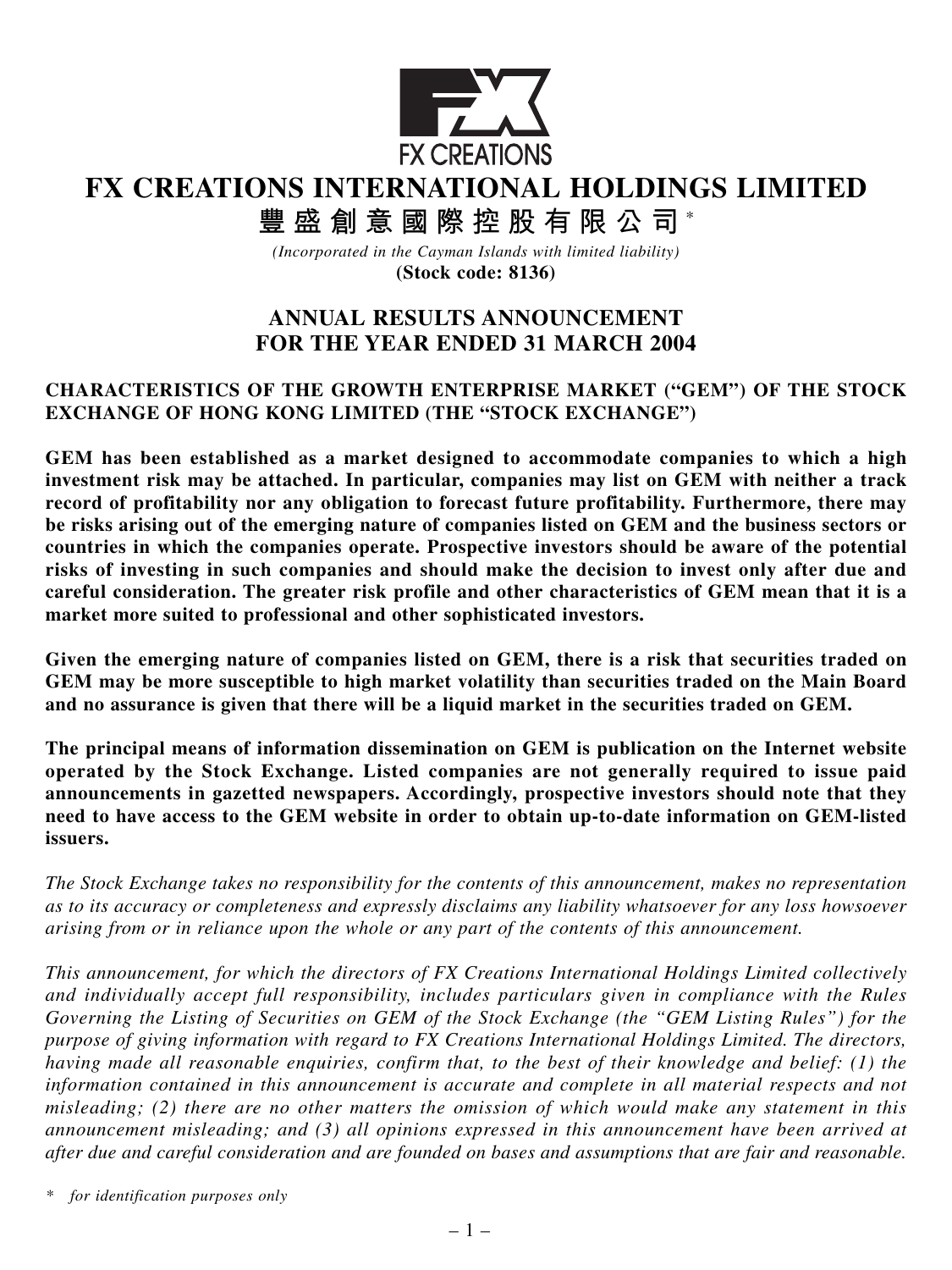#### **RESULTS**

The board of directors (the "Directors") of FX Creations International Holdings Limited (the "Company") herein present the audited consolidated results of the Company and its subsidiaries (collectively referred to as the "Group") for the year ended 31 March 2004 together with the comparative figures for the previous year as follows:

|                                                                            | <b>Notes</b>   | 2004<br><b>HK\$'000</b>       | 2003<br>HK\$'000              |
|----------------------------------------------------------------------------|----------------|-------------------------------|-------------------------------|
| Turnover                                                                   | $\overline{2}$ | 65,847                        | 59,564                        |
| Cost of goods sold                                                         |                | (34, 318)                     | (28,989)                      |
| Gross profit                                                               |                | 31,529                        | 30,575                        |
| Other revenue<br>Selling and distribution costs<br>Administrative expenses | $\overline{2}$ | 557<br>(17, 797)<br>(13, 146) | 497<br>(17, 595)<br>(10, 564) |
| Profit from operations                                                     | $\mathfrak{Z}$ | 1,143                         | 2,913                         |
| Finance costs                                                              | $\overline{4}$ | (499)                         | (660)                         |
| Profit before taxation                                                     |                | 644                           | 2,253                         |
| Taxation                                                                   | 5              | (281)                         | (542)                         |
| Profit before minority interests                                           |                | 363                           | 1,711                         |
| Minority interests                                                         |                | 388                           | (15)                          |
| Net profit attributable to shareholders                                    |                | 751                           | 1,696                         |
| Dividend                                                                   | 6              |                               |                               |
| Earnings per share                                                         | $\overline{7}$ |                               |                               |
| Basic (cent)                                                               |                | <b>HK0.19</b>                 | HK0.44                        |
| Diluted (cent)                                                             |                | N/A                           | N/A                           |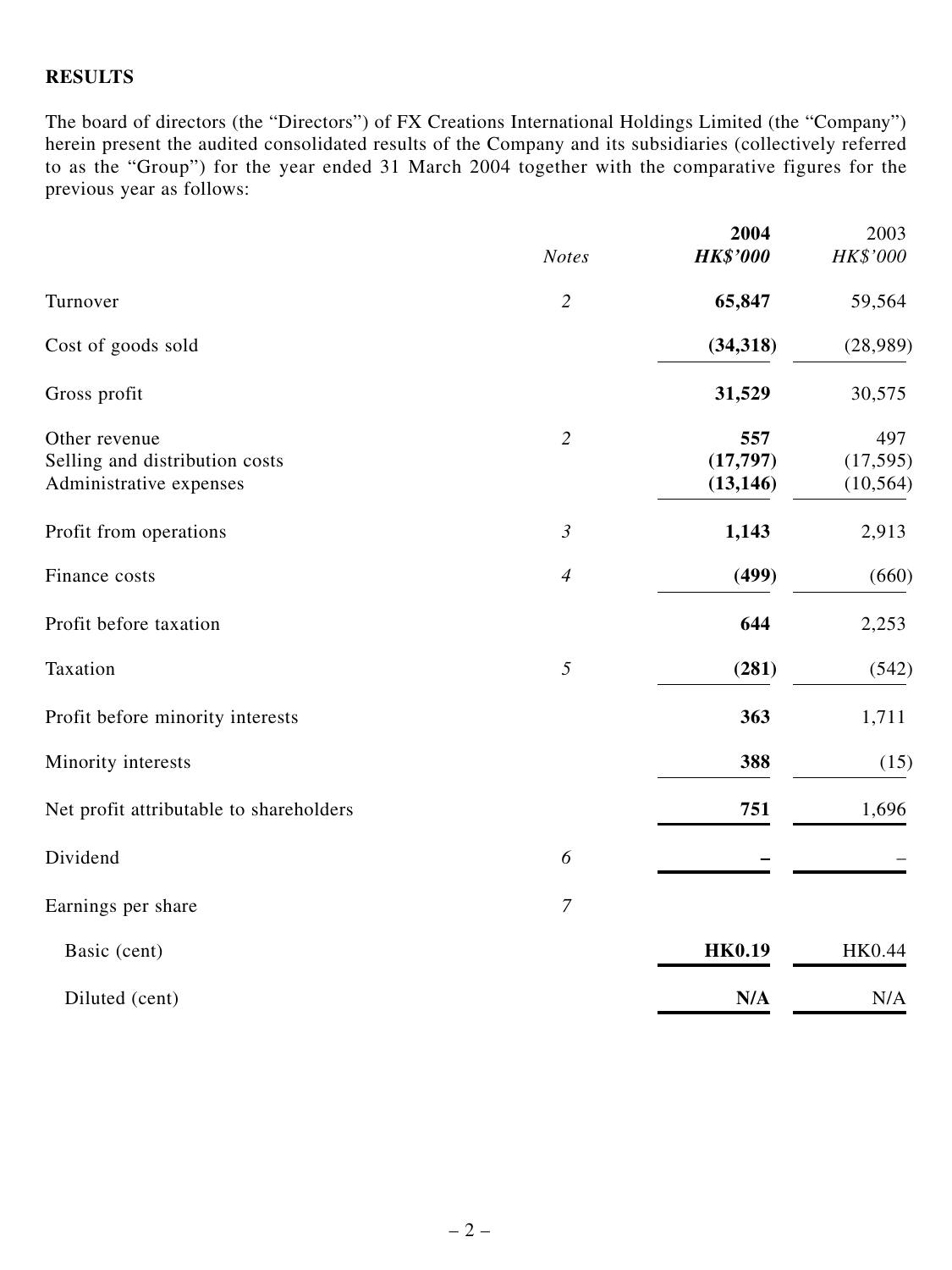#### *Notes:*

#### **1. GROUP REORGANISATION AND BASIS OF PRESENTATION**

The Company was incorporated in the Cayman Islands on 10 January 2002 as an exempted company with limited liability under the Companies Law (2001 Second Revision) of the Cayman Islands.

Pursuant to a group reorganisation scheme (the "Group Reorganisation") to rationalise the Group structure in preparation for the listing of the Company's shares on the GEM of the Stock Exchange, the Company became the holding company of its subsidiaries on 2 May 2002. Details of the Group Reorganisation are set out in the prospectus issued by the Company dated 8 May 2002 ("Prospectus").

The shares of the Company were listed on the GEM on 21 May 2002.

The financial statements have been prepared under the historical convention and in accordance with accounting standards issued by Hong Kong Society of Accountants, generally accepted accounting principles in Hong Kong and the disclosure requirements of the Hong Kong Companies Ordinance.

The consolidated financial statements have been prepared using the merger basis of accounting as a result of the Group Reorganisation. Under this basis, the Company has been treated as the holding companies of its subsidiaries for the financial years presented rather than from the date of their acquisition. Accordingly, the consolidated results of the Group for the years ended 31 March 2003 and 2004 include the results of the Company and its subsidiaries with effect from the 1 April 2002 or since their respective dates of incorporation, where this is a shorter period.

In the opinion of the Directors, the consolidated financial statements prepared on the above basis present more fairly the results and the state of affairs of the Group as a whole.

All significant intercompany transactions and balances within the Group are eliminated on consolidation.

#### **2. TURNOVER AND REVENUE**

Turnover represents the net invoiced value of goods sold after allowances for returns and trade discounts. All significant transactions amongst the companies comprising the Group have been eliminated on consolidation.

|                 | 2004            | 2003     |
|-----------------|-----------------|----------|
|                 | <b>HK\$'000</b> | HK\$'000 |
| Turnover        |                 |          |
| Sales           | 65,847          | 59,564   |
| Other revenue   |                 |          |
| Interest income | 17              | 67       |
| Sundry income   | 540             | 430      |
|                 | 557             | 497      |
| Total revenue   | 66,404          | 60,061   |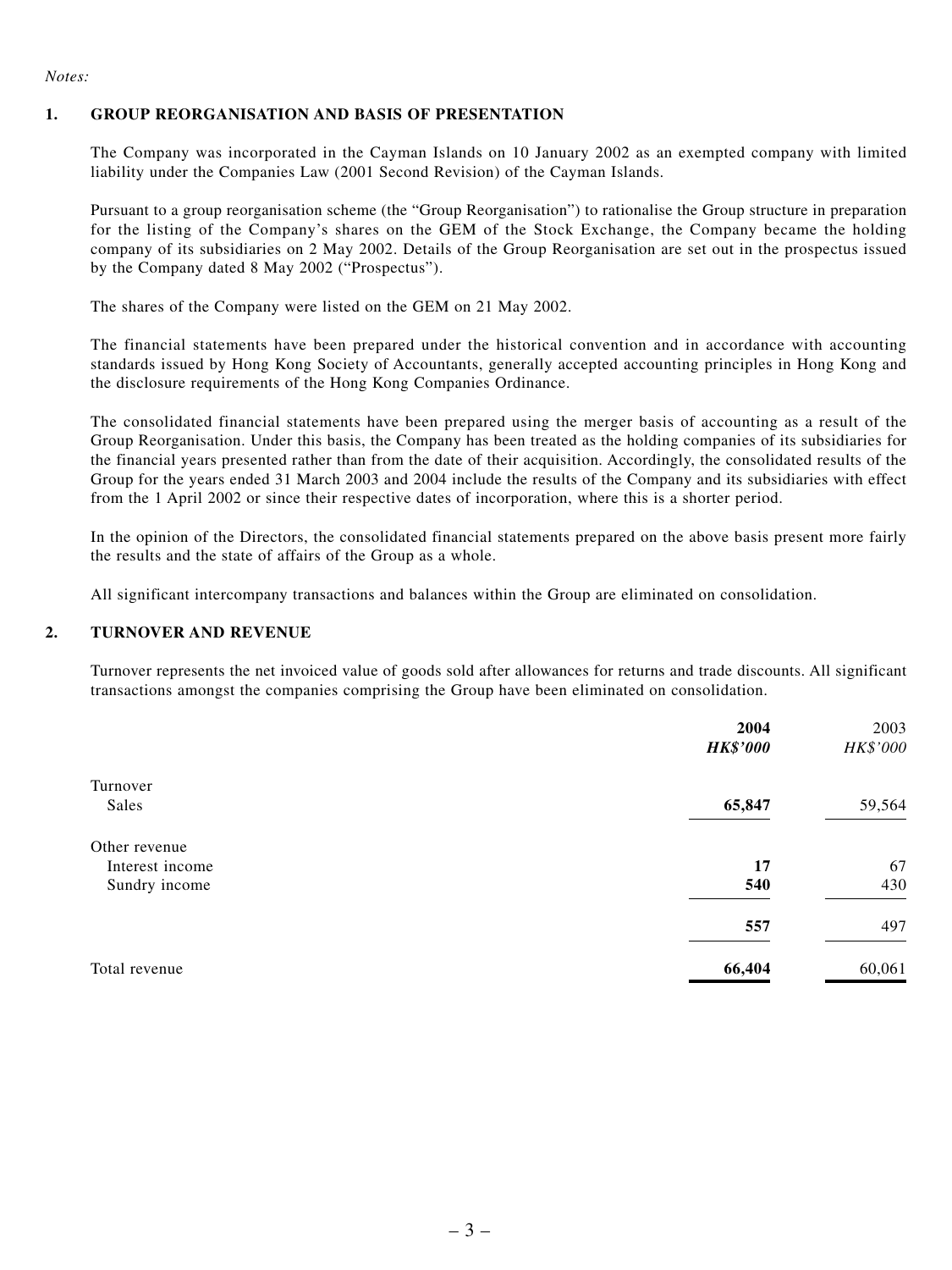#### **3. PROFIT FROM OPERATIONS**

The Group's profit from operations is arrived at after crediting and charging the following:

|                                                 | 2004<br><b>HK\$'000</b> | 2003<br>HK\$'000 |
|-------------------------------------------------|-------------------------|------------------|
| Crediting:                                      |                         |                  |
| Interest income                                 | 17                      | 67               |
| Exchange gains                                  | 56                      | $\overline{2}$   |
| Charging:                                       |                         |                  |
| Auditors' remuneration                          | 270                     | 336              |
| Cost of inventories sold                        | 34,318                  | 28,989           |
| Depreciation                                    | 1,498                   | 1,481            |
| Directors' remuneration                         | 1,092                   | 1,117            |
| Minimum lease payments under operating          |                         |                  |
| leases rental for land and buildings            | 9,188                   | 10,357           |
| Staff costs (excluding directors' remuneration) |                         |                  |
| Salaries                                        | 8,953                   | 8,933            |
| Pension scheme contributions                    | 267                     | 321              |
| <b>FINANCE COSTS</b>                            |                         |                  |
|                                                 | 2004                    | 2003             |
|                                                 | <b>HK\$'000</b>         | HK\$'000         |
| Interest on bank loans and overdrafts wholly    |                         |                  |
| repayable within five years                     | 499                     | 660              |

#### **5. TAXATION**

Hong Kong profits tax has been provided at the rate of 17.5% (2003: 16%) on the estimated assessable profits arising in Hong Kong during the year. Taxes on profits assessable in other jurisdictions have been calculated at the rates of tax prevailing in the places in which the Group operates, based on existing legislation, interpretation and practices in respect thereof.

The amount of taxation in the consolidated profit and loss account represents:

|                             | 2004<br><b>HK\$'000</b> | 2003<br>HK\$'000 |
|-----------------------------|-------------------------|------------------|
| Hong Kong                   |                         |                  |
| Current year                | 281                     | 489              |
| Overprovision in prior year |                         | (76)             |
| Other jurisdictions         |                         | 129              |
| Tax charge for the year     | 281                     | 542              |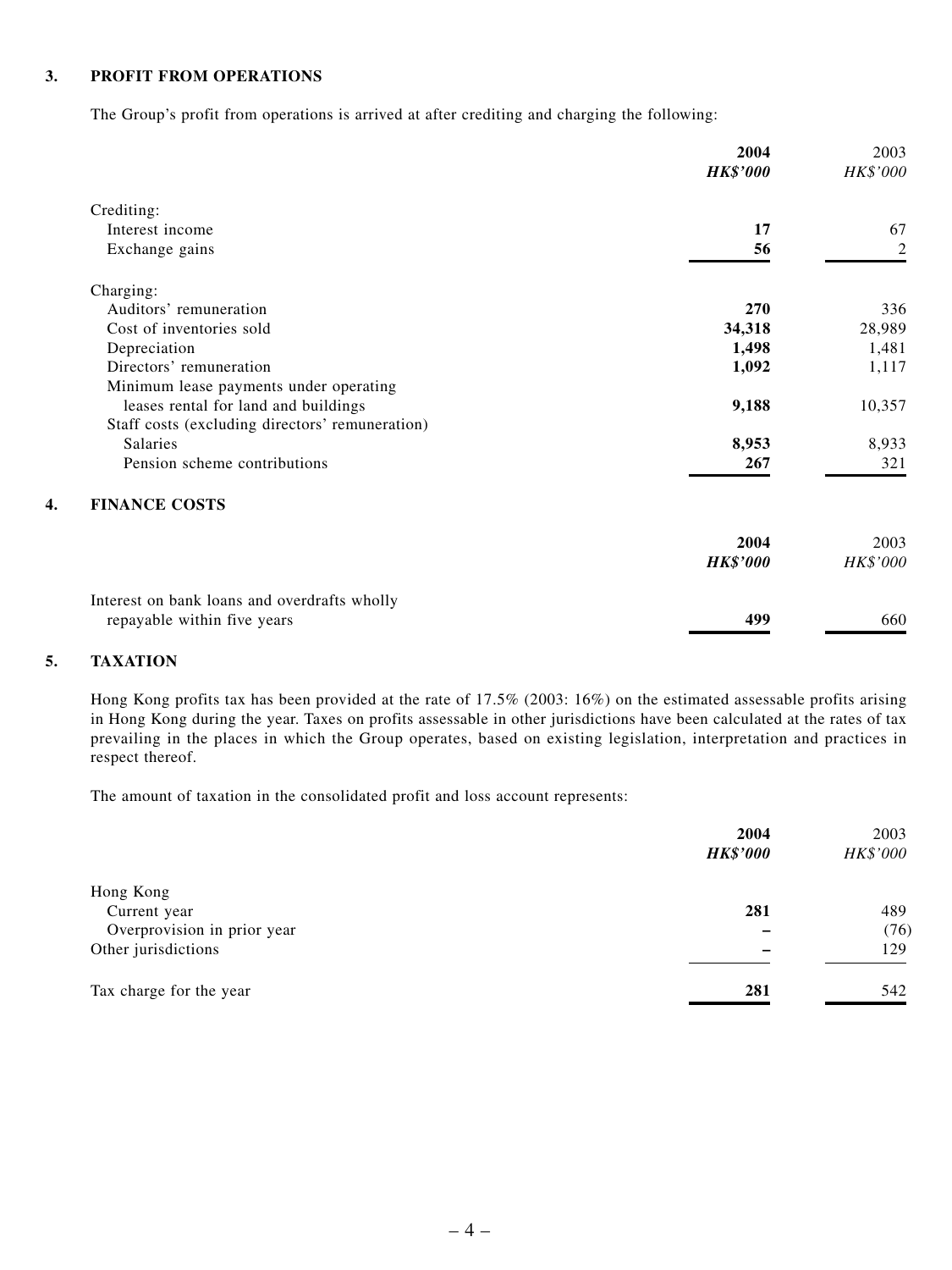The provision for the year can be reconciled from taxation based on the profit per income statement as follows:–

|                                                      | 2004            | 2003     |
|------------------------------------------------------|-----------------|----------|
|                                                      | <b>HK\$'000</b> | HK\$'000 |
| Profit before tax                                    | 644             | 2,253    |
| Tax at the domestic tax rate of $17.5\%$ (2003: 16%) | 113             | 360      |
| Tax effect on non-deductible expenses                | 434             | 257      |
| Tax effect on non-taxable revenue                    | (158)           | (76)     |
| Tax effect on accelerated depreciation allowance     | (82)            | (61)     |
| Over provision in prior years                        |                 | (76)     |
| Other jurisdictions                                  |                 | 63       |
| <b>Others</b>                                        | (26)            | 75       |
| Tax charge for the year                              | 281             | 542      |

#### **6. DIVIDENDS**

No dividends have been paid or declared by the Company during the year (2003: Nil).

#### **7. EARNINGS PER SHARE**

Basic earnings per share is calculated based on the profit attributable to shareholders of HK\$751,000 (2003: HK\$1,696,000) and on weighted average number of 400,000,000 shares in issue during the year (2003: 386,701,000).

Diluted earnings per share is not presented as there are no diluting events during the year.

#### **8. SEGMENT INFORMATION**

The Group's operating businesses are structured and managed separately, according to the nature of their operations and the products and services they provided. Each of the Group's business segments represents a strategic business unit that offers products and services which are subject to risks and returns that are different from those of other business segments. Details of the business segments are summarised as follows:

- (a) the retail segment represents the selling of bags and accessories via retail shops and department store counters;
- (b) the wholesale segment represents the selling of bags and accessories via overseas agents and distributors; and
- (c) the corporate segment represents investment holding.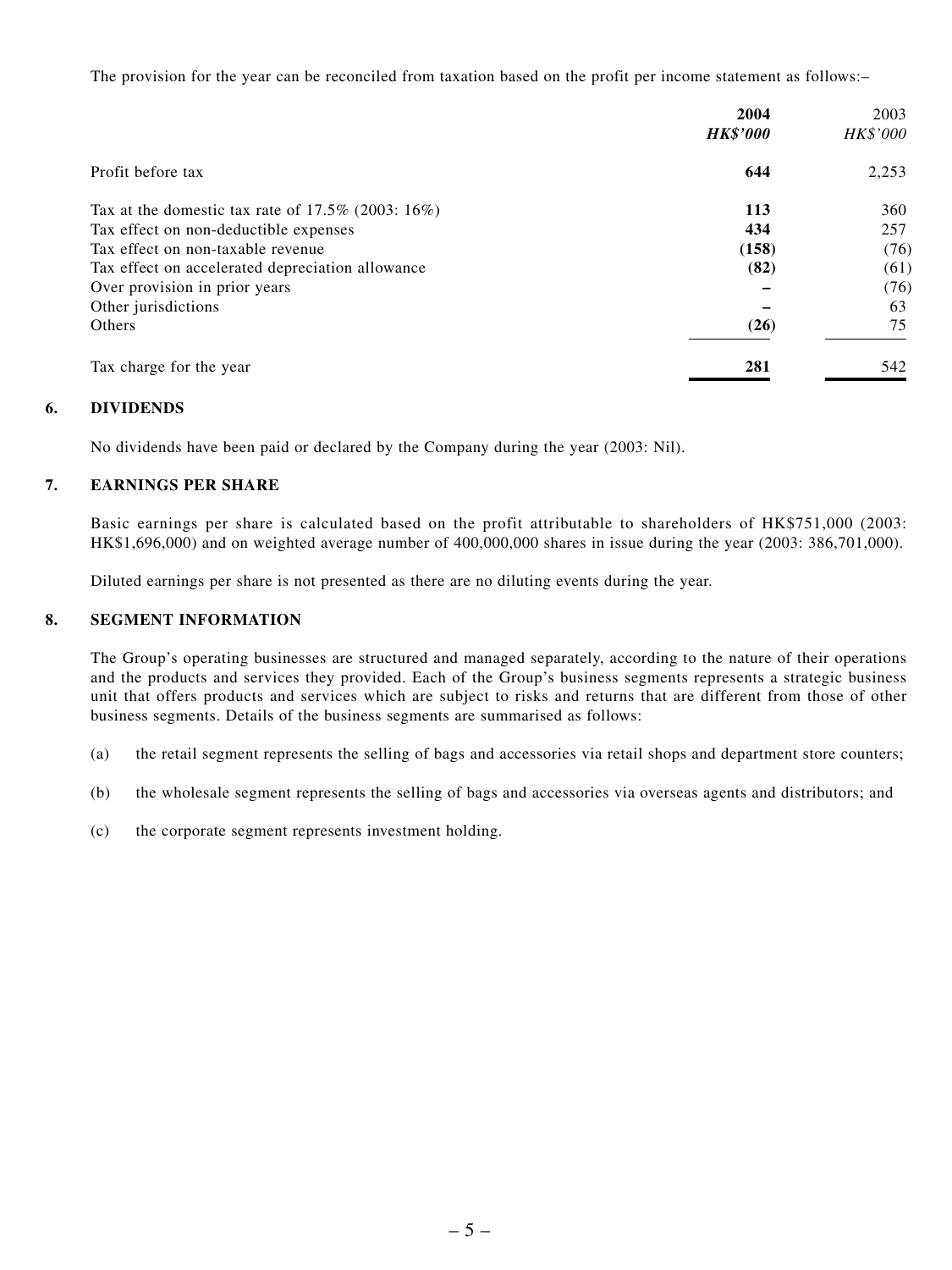#### (i) **Business segments**

The following tables present revenue, results and certain assets, liabilities and expenditure information for the Group's business segments:

|                                                                      |                         | Retail<br>Wholesale |                         |                  |                         | Corporate          | Consolidated            |                  |
|----------------------------------------------------------------------|-------------------------|---------------------|-------------------------|------------------|-------------------------|--------------------|-------------------------|------------------|
|                                                                      | 2004<br><b>HK\$'000</b> | 2003<br>HK\$'000    | 2004<br><b>HK\$'000</b> | 2003<br>HK\$'000 | 2004<br><b>HK\$'000</b> | 2003<br>$HK\$ '000 | 2004<br><b>HK\$'000</b> | 2003<br>HK\$'000 |
| Segment revenue:<br>Sales to external<br>customers                   | 34,840                  | 32,437              | 31,007                  | 27,127           |                         |                    | 65,847                  | 59,564           |
|                                                                      |                         |                     |                         |                  |                         |                    |                         |                  |
| Segment results                                                      | 6,558                   | 4,213               | 2,637                   | 5,616            | (8,052)                 | (6,916)            | 1,143                   | 2,913            |
| Finance costs                                                        |                         |                     |                         |                  |                         |                    | (499)                   | (660)            |
| Profit before tax<br>Taxation                                        |                         |                     |                         |                  |                         |                    | 644<br>(281)            | 2,253<br>(542)   |
| Profit before<br>minority interests<br>Minority interests            |                         |                     |                         |                  |                         |                    | 363<br>388              | 1,711<br>(15)    |
| Net profit attributable<br>to shareholders                           |                         |                     |                         |                  |                         |                    | 751                     | 1,696            |
| <b>BALANCE SHEET</b>                                                 |                         |                     |                         |                  |                         |                    |                         |                  |
| <b>ASSETS</b><br>Segment assets<br>Unallocated assets                | 5,728                   | 5,633               | 15,414                  | 12,259           | 16,185                  | 16,821             | 37,327                  | 34,713           |
| Total assets                                                         |                         |                     |                         |                  |                         |                    | 37,327                  | 34,713           |
| <b>LIABILITIES</b><br>Segment liabilities<br>Unallocated liabilities | 20                      | 2,281               | 189                     | 4,453            | 15,239                  | 6,463              | 15,448                  | 13,197           |
| Total liabilities                                                    |                         |                     |                         |                  |                         |                    | 15,448                  | 13,197           |
| Other segment<br>information:<br>Depreciation<br>Capital expenditure | 376<br>414              | 746<br>693          | 501                     | 251<br>5,011     | 621<br>195              | 484<br>1,918       | 1,498<br>609            | 1,481<br>7,622   |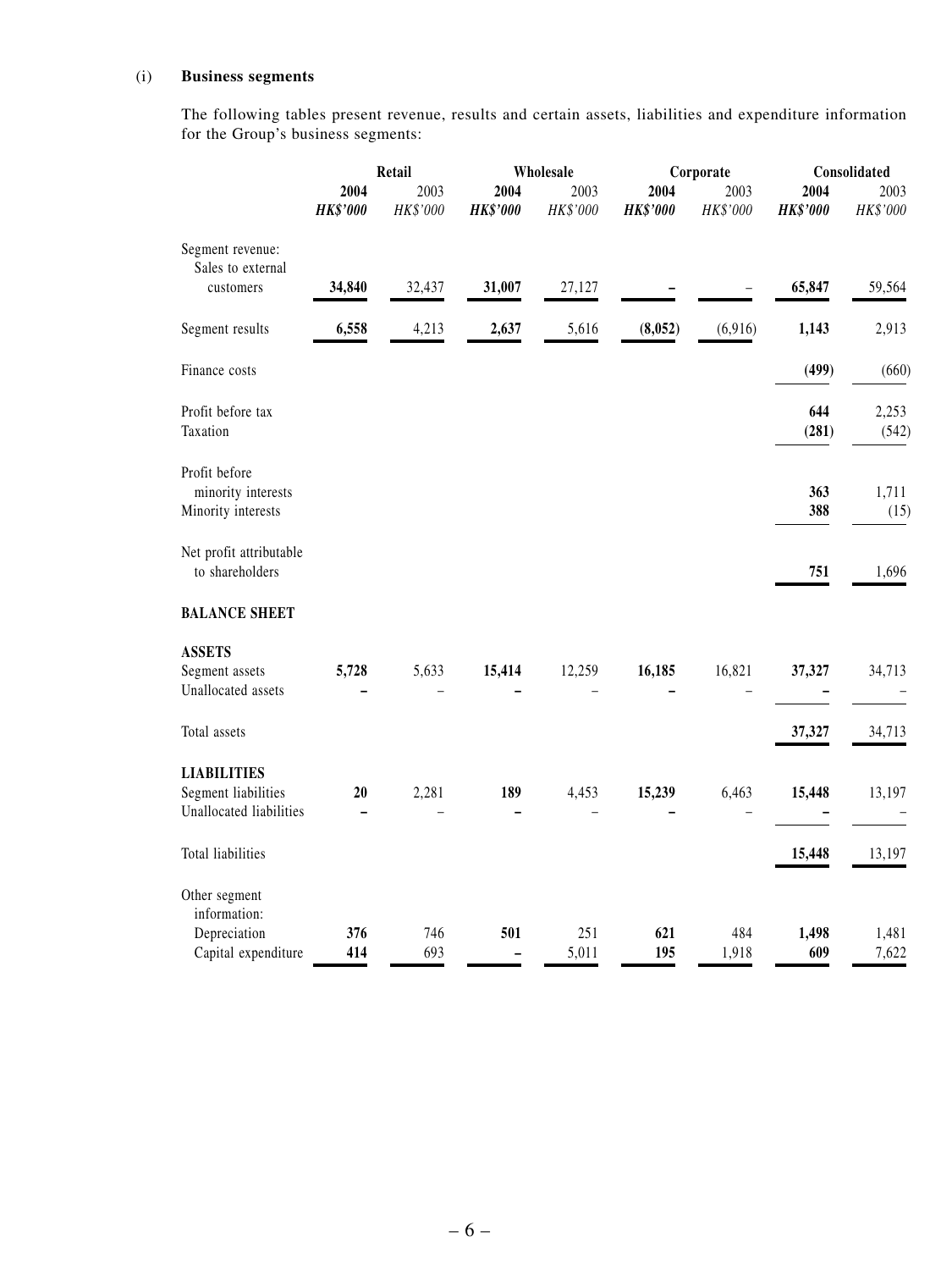#### **(ii) Geographical segments**

The following table presents revenue, certain assets and expenditure information for the Group's geographical segments.

|                                                    |                 |                |                 | PRC (not including |                 |          |                 |           |                          |               |                 |              |
|----------------------------------------------------|-----------------|----------------|-----------------|--------------------|-----------------|----------|-----------------|-----------|--------------------------|---------------|-----------------|--------------|
|                                                    |                 | Hong Kong, SAR |                 | Hong Kong, SAR)    |                 | Taiwan   |                 | Singapore |                          | <b>Others</b> |                 | Consolidated |
|                                                    | 2004            | 2003           | 2004            | 2003               | 2004            | 2003     | 2004            | 2003      | 2004                     | 2003          | 2004            | 2003         |
|                                                    | <b>HK\$'000</b> | HK\$'000       | <b>HK\$'000</b> | HK\$'000           | <b>HK\$'000</b> | HK\$'000 | <b>HK\$'000</b> | HK\$'000  | <b>HK\$'000</b>          | HK\$'000      | <b>HK\$'000</b> | HK\$'000     |
| Segment revenue:<br>Sales to external<br>customers | 48,059          | 39,233         | 4,257           | 6,169              | 10,340          | 11,345   | 1,755           | 1,693     | 1,436                    | 1,124         | 65,847          | 59,564       |
| Other segment<br>information:<br>Segment assets    | 27,296          | 23,337         | 7,426           | 9,267              | 2,605           | 1,964    | -               | 18        | $\overline{\phantom{a}}$ | 127           | 37,327          | 34,713       |
| Capital                                            |                 |                |                 |                    |                 |          |                 |           |                          |               |                 |              |
| expenditure                                        | 547             | 396            |                 | 6,812              | 62              | 414      |                 |           |                          |               | 609             | 7,622        |

#### **9. RESERVES MOVEMENT**

|                                          | <b>Share</b><br>premium<br>HK\$'000 | Accumulated<br>profits<br>HK\$'000 | <b>Total</b><br>HK\$'000 |
|------------------------------------------|-------------------------------------|------------------------------------|--------------------------|
| Balance at 1 April 2002                  |                                     | 1,702                              | 1,702                    |
| Issue of shares to the Pre-IPO Investors | 4,867                               |                                    | 4,867                    |
| Capitalisation issue                     | (3,126)                             |                                    | (3, 126)                 |
| New issue on public listing              | 20,250                              |                                    | 20,250                   |
| Shares issue expenses                    | (8, 288)                            |                                    | (8, 288)                 |
| Net profit for the year                  |                                     | 1,696                              | 1,696                    |
| Balance at 31 March 2003                 | 13,703                              | 3,398                              | 17,101                   |
| Net profit for the year                  |                                     | 751                                | 751                      |
| Balance at 31 March 2004                 | 13,703                              | 4,149                              | 17,852                   |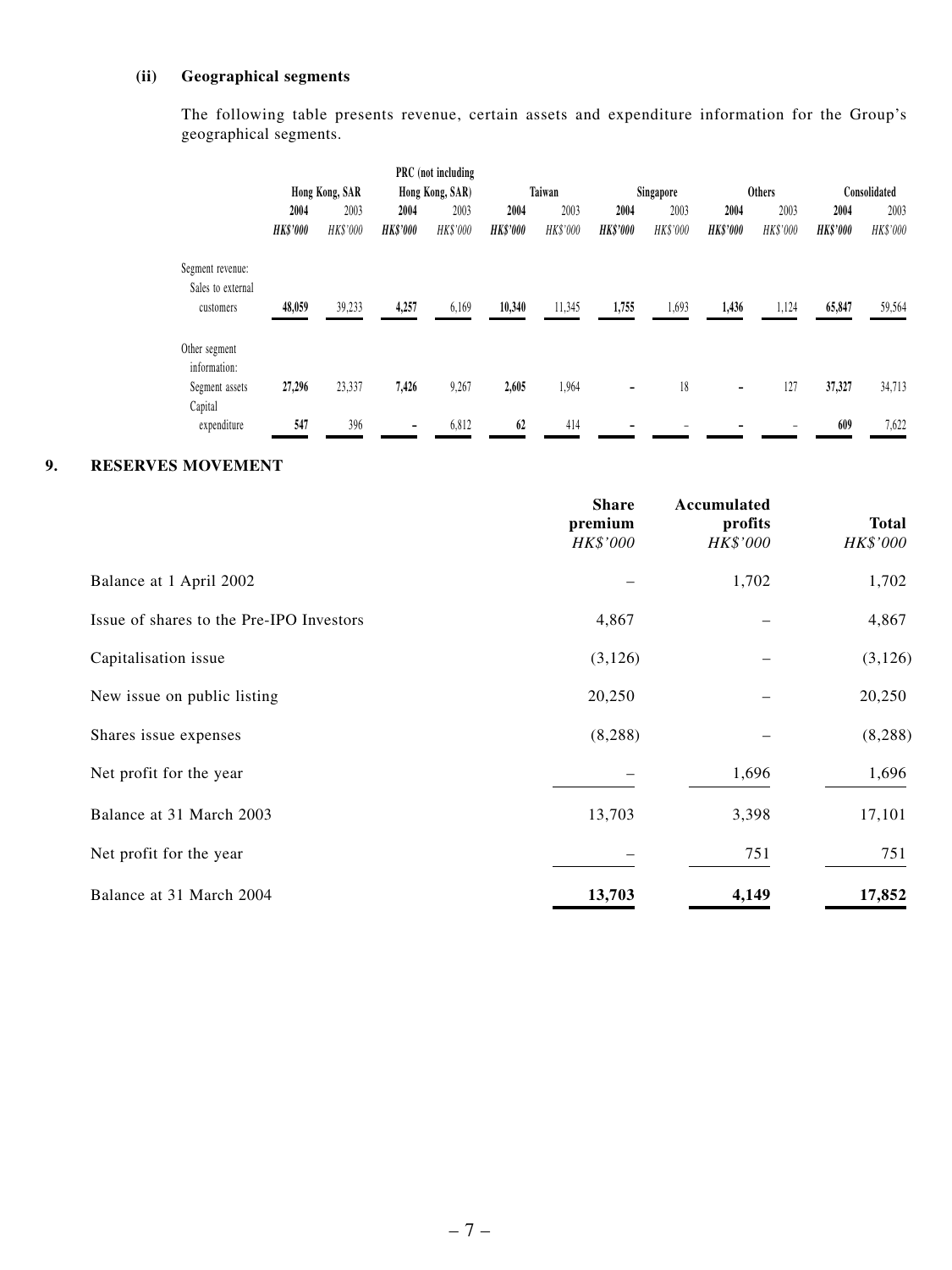## **MANAGEMENT DISCUSSION AND ANALYSIS**

## **General**

The Group is principally engaged in retail and wholesale of bags and accessories under its FX CREATIONS brandname. The bags sold by the Group consist principally of business bags, sports bags, backpacks, handbags and wallets. The accessories sold by the Group include belts, watches, spectacles and umbrellas.

The Group also sells its products to agents and distributors for distribution and resale in the PRC, Taiwan, Singapore, Malaysia, Indonesia, Australia, New Zealand, Korea, Japan and Europe markets.

## **Market Overview**

The retail environments in Hong Kong and Asia were generally weak during the first half of the Group's financial year due to the outbreak of the Severe Acute Respiratory Syndrome ("SARS"). The retail environments in Hong Kong and Asia started to improve during the second half of the Group's financial year as the SARS outbreak became under control and retail spending improved. Despite this, the Group managed to achieve a growth in its sales as sales to wholesalers increased. The Group believes that introducing more new designs and products at competitive prices and controlling operating costs will be the strategy forward.

#### **Business Overview**

During the year ended 31 March 2004, the Group closed 2 retail outlets in Hong Kong and closed 4 retail outlets in Taiwan. The retail outlets were closed because of the expiry of the leases and the Group considered it is not economically feasible to renew the leases.

During the year ended 31 March 2004, the Group signed a sole agency agreement with a company in Japan for the use of "Astro Boy" brandname whereby the Group designs, develops and distributes bags under the "Astro Boy" brandname in Hong Kong, the PRC and Taiwan. The Group is of the view that such diversification would increase the choices for the customers and hence strengthen the Group's sales.

To strengthen its PRC market position, the Group terminated its sole agency agreement with the agent in the PRC during the year ended 31 March 2004. Following the termination, the Group appointed a new distributor in Guangzhou, the PRC, who is responsible for the whole PRC market. By doing so, the Group hopes the sales to the PRC market would expand further.

#### **FINANCIAL REVIEW**

#### **Results**

For the year ended 31 March 2004, the Group recorded a turnover of approximately HK\$65,847,000 (2003: approximately HK\$59,564,000), representing an increase of approximately 11% as compared to the previous corresponding year. The increase in turnover was attributed to the increase in various promotion activities undertaken with its customers in Hong Kong, and the increase in sales to wholesalers due to the increase in the number of distributors, and sales to the existing and new distributors.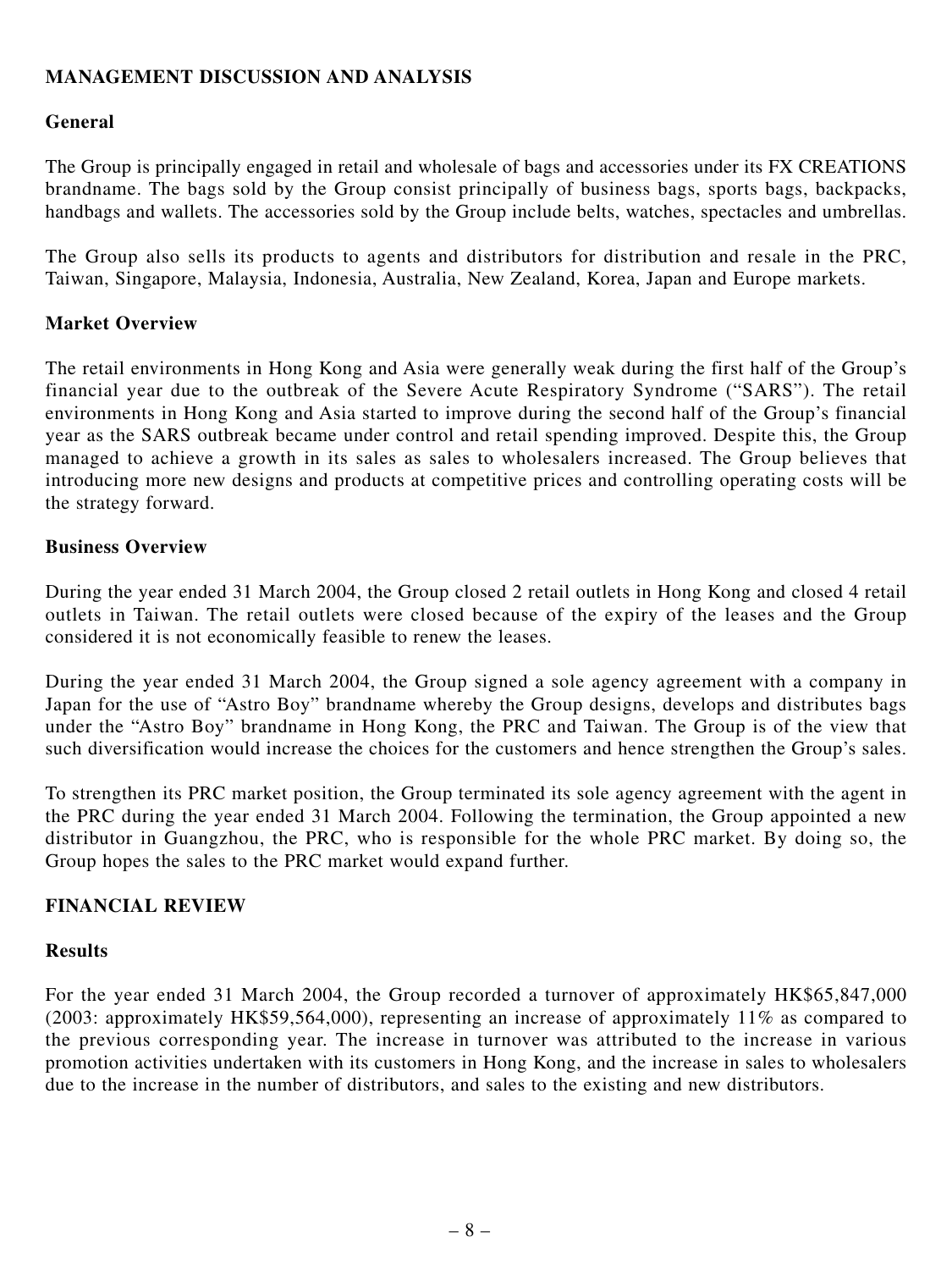Net profit attributable to shareholders for the year ended 31 March 2004 amounted to approximately HK\$751,000 (2003: approximately HK\$1,696,000), representing a decrease of approximately 56% as compared to the previous corresponding year. The decrease was mainly attributable to the decrease in gross profit margin as a result of higher portion of sales to wholesalers which had lower gross profit margins as compared to the sales to retailers.

#### **Liquidity, financial resources and capital structure**

During the year, the Group financed its operations with its own working capital and bank borrowings, which was approximately HK\$9,483,000 as at 31 March 2004 (2003: approximately HK\$6,889,000).

As at 31 March 2004, the Group had net current assets of approximately HK\$10,173,000 (2003: approximately HK\$8,984,000) including bank and cash balances of approximately HK\$6,765,000 (2003: approximately HK\$6,837,000) and pledged bank deposits of approximately HK\$3,567,000 (2003: approximately HK\$3,403,000).

At 31 March 2004, the Group had total available banking facilities of approximately HK\$16,343,000 (2003: approximately HK\$23,804,000 ) which were supported by the following:

- (i) the pledge of a bank deposit of approximately HK\$3,567,000 (2003: approximately HK\$3,403,000);
- (ii) corporate guarantee executed by the Company totaling HK\$14,873,000 (2003: HK\$20,517,000); and
- (iii) the pledge of certain current asset of a subsidiary of the Company amounting to HK\$934,000 (2003: HK\$156,000 ).

As at 31 March 2004, the gearing ratio (defined as the ratio between total bank borrowings and total assets) was approximately 0.25 (2003: 0.20). The Group has no fixed interest bank borrowing. All the bank borrowings were denominated in Hong Kong ("HK") dollars.

As at 31 March 2004, the Group has outstanding bank borrowings of approximately HK\$9,483,000 (2003: approximately HK\$6,889,000 ). The bank borrowings comprised secured bank overdrafts of approximately HK\$3,644,000 (2003: approximately HK\$2,637,000), secured bills payable of approximately HK\$3,556,000 (2003: approximately HK\$2,390,000) and secured bank loans of approximately HK\$2,283,000 (2003: approximately HK\$1,862,000). As at 31 March 2004, approximately HK\$8,880,000 was repayable within one year and approximately HK\$603,000 was repayable in the second year. As at 31 March 2003, all bank borrowings were repayable within one year.

The shares of the Company were listed on GEM on 21 May 2002. There has been no change in the capital structure of the Company since that day.

#### **Significant investments**

Other than the investment detailed in note 17 to the financial statements in the annual report of the Company, as at 31 March 2004, there was no other significant investment held by the Group.

## **Material acquisitions or disposals of subsidiaries and affiliated companies**

There were no material acquisitions or disposals of subsidiaries and affiliated companies during the year.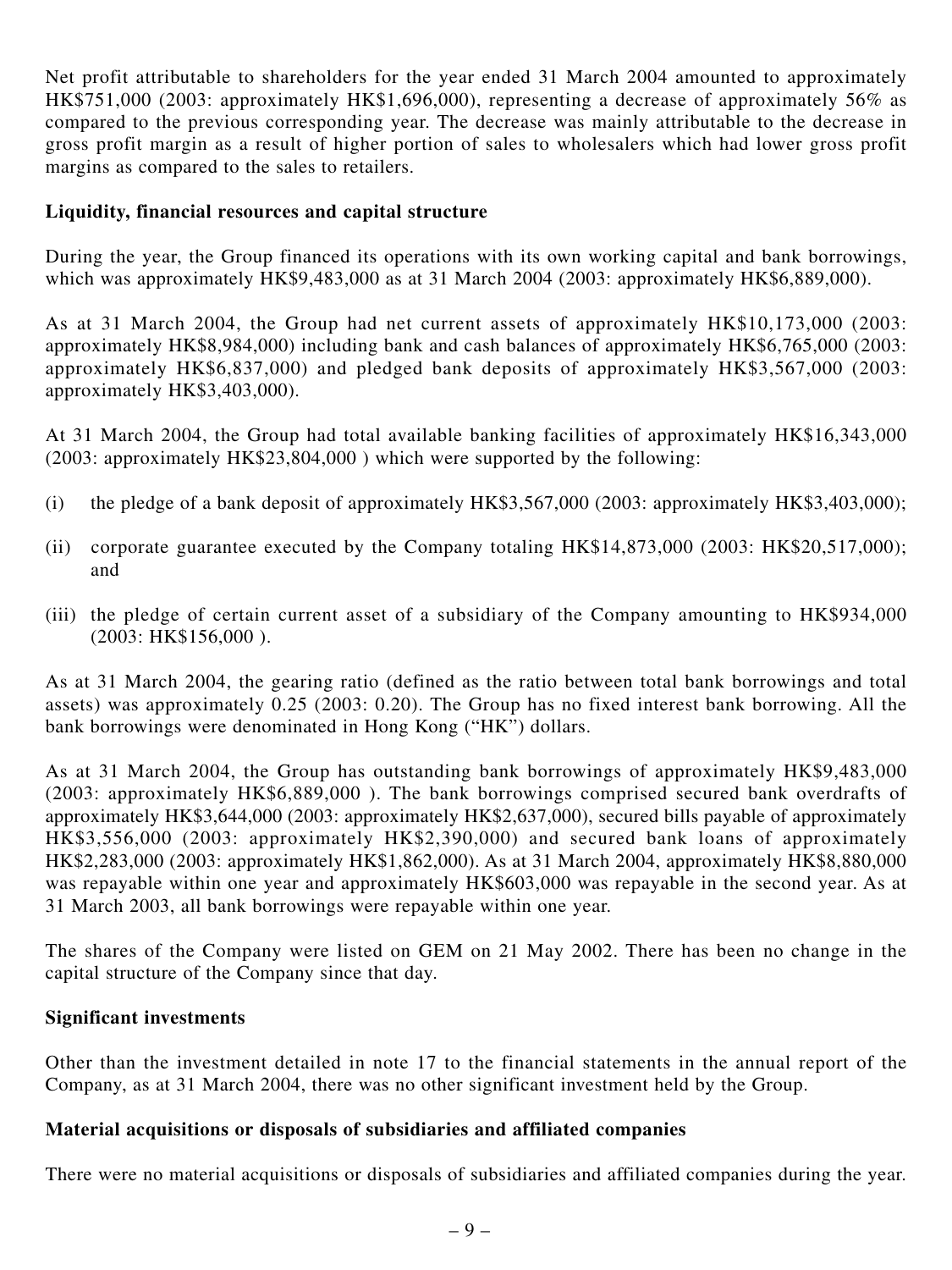## **Contingent liabilities**

As at 31 March 2004, the Group had the following contingent liabilities:

| 2004                                | 2003     |
|-------------------------------------|----------|
| <b>HK\$'000</b>                     | HK\$'000 |
| Bills discount with recourse<br>100 | 201      |

As at 31 March 2004, the Company had provided guarantees for banking facilities granted to and utilised by subsidiaries of approximately HK\$9,483,000 (2003: approximately HK\$7,079,000).

#### **Lease and contracted commitments**

The Group leases certain of its office premises, warehouses, retail shops and department store counters under non-cancellable operating lease arrangements with lease terms ranging from one to three years.

As at 31 March 2004, the Group had total future minimum lease payments in respect of non-cancellable operating leases for land and buildings falling due as follows:

|                                         | 2004<br><b>HK\$'000</b> | 2003<br>HK\$'000 |
|-----------------------------------------|-------------------------|------------------|
| Within one year                         | 4,068                   | 5,854            |
| In the second to fifth years, inclusive | 2,793                   | 1,640            |
|                                         | 6,861                   | 7,494            |

At the balance sheet date, the Group had contracted commitments in respect of licence fee of approximately HK\$137,000 (2003: Nil).

#### **Foreign exchange exposure**

The Group's income and expenditure during the year ended 31 March 2004 were denominated in United States ("US") dollars, HK dollars and New Taiwanese ("NT") dollars, and most of the assets and liabilities as at 31 March 2004 were denominated in HK dollars and NT dollars. Accordingly, the Directors are of the view that, to certain extent, the Group is exposed to foreign currency exchange risk. For the US dollars foreign exchange exposure, the Directors believe the exposure is small as the exchange rate of US dollars to HK dollars is comparatively stable. However, the Group is exposed to NT dollars foreign exchange exposure and fluctuation of exchange rates of NT dollars against HK dollars could affect the Group's results of operations. During the year, no hedging transaction or arrangement was made.

#### **Treasury policies**

The Group adopts a conservative approach towards its treasury policies. The Group strives to reduce exposure to credit risk by performing ongoing credit evaluations of the financial conditions of its customers. To manage liquidity risk, the Directors closely monitors the Group's liquidity position to ensure that the liquidity structure of the Group's assets, liabilities and commitments can meet its funding requirements.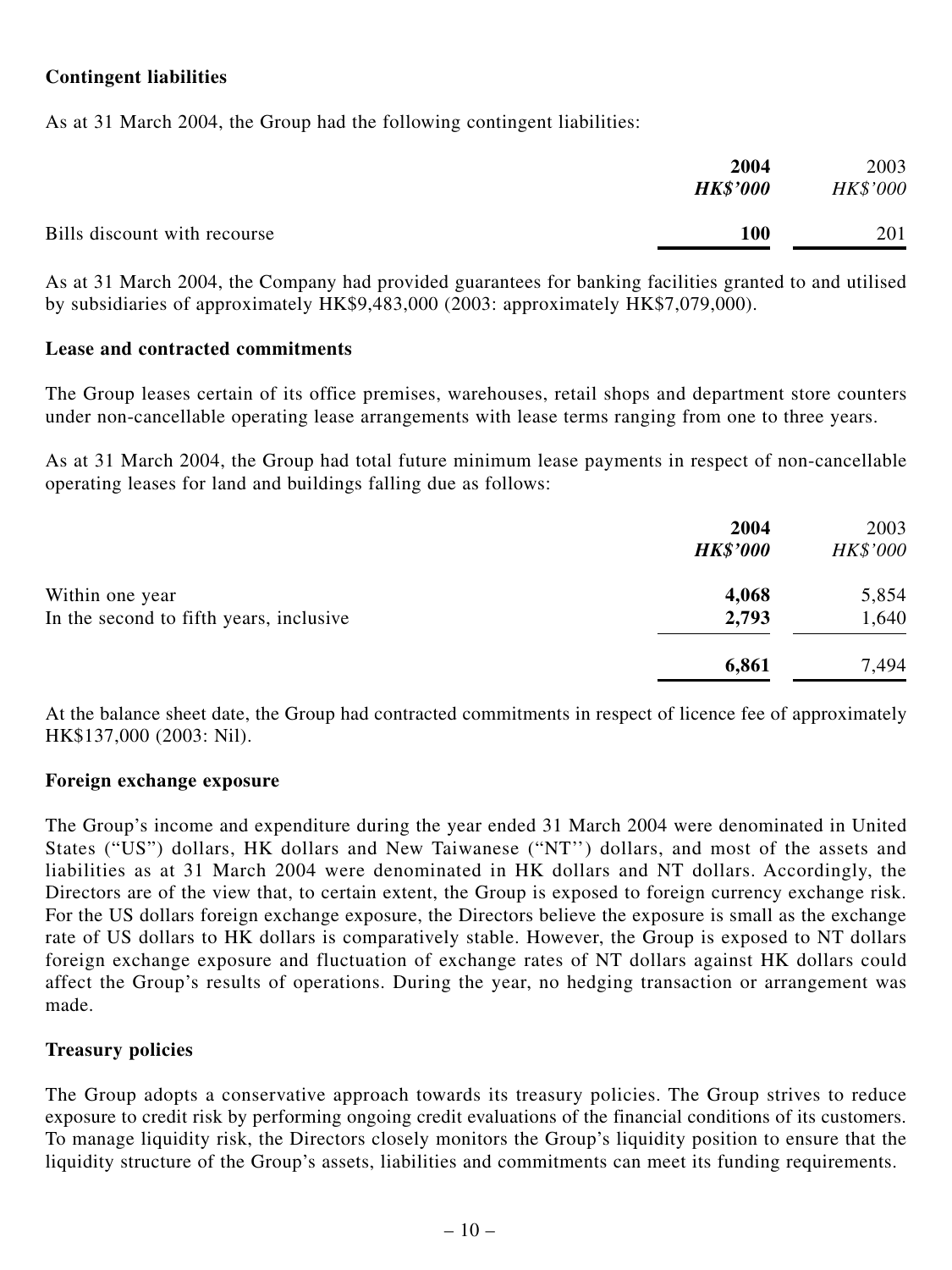## **Segment information**

#### *Business segments*

|                       | 2004<br><b>HK\$'000</b> | 2003<br>HK\$'000 |
|-----------------------|-------------------------|------------------|
| Retail sales          | 34,840                  | 32,437           |
| Wholesale sales       | 31,007                  | 27,127           |
|                       | 65,847                  | 59,564           |
| Geographical segments |                         |                  |
| PRC:                  |                         |                  |
| Hong Kong, SAR        | 48,059                  | 39,233           |
| Elsewhere             | 4,257                   | 6,169            |
| Taiwan                | 10,340                  | 11,345           |
| Singapore             | 1,755                   | 1,693            |
| Others                | 1,436                   | 1,124            |
|                       | 65,847                  | 59,564           |

#### *Business segments*

Retail sales

Retail sales increased by approximately 7.4%, as compared to the previous corresponding year, to approximately HK\$34,840,000 (2003: approximately HK\$32,437,000). The increase was attributed to the increase in sales in the retail outlets in Taiwan.

#### Wholesale sales

Wholesale sales comprised sales to agents and sales to distributors.

Sales to agents decreased by approximately 3.6%, as compared to the previous corresponding year, to approximately HK\$6,591,000 (2003: approximately HK\$6,836,000). The decrease was mainly attributed to the decrease in sales to the agents in the PRC.

Sales to distributors increased by approximately 20.3%, as compared to the previous corresponding year, to approximately HK\$24,416,000 (2003: approximately HK\$20,291,000). The increase was mainly attributed to the increase in various promotion activities undertaken with its customers in Hong Kong and the increase in sales to new and existing distributors.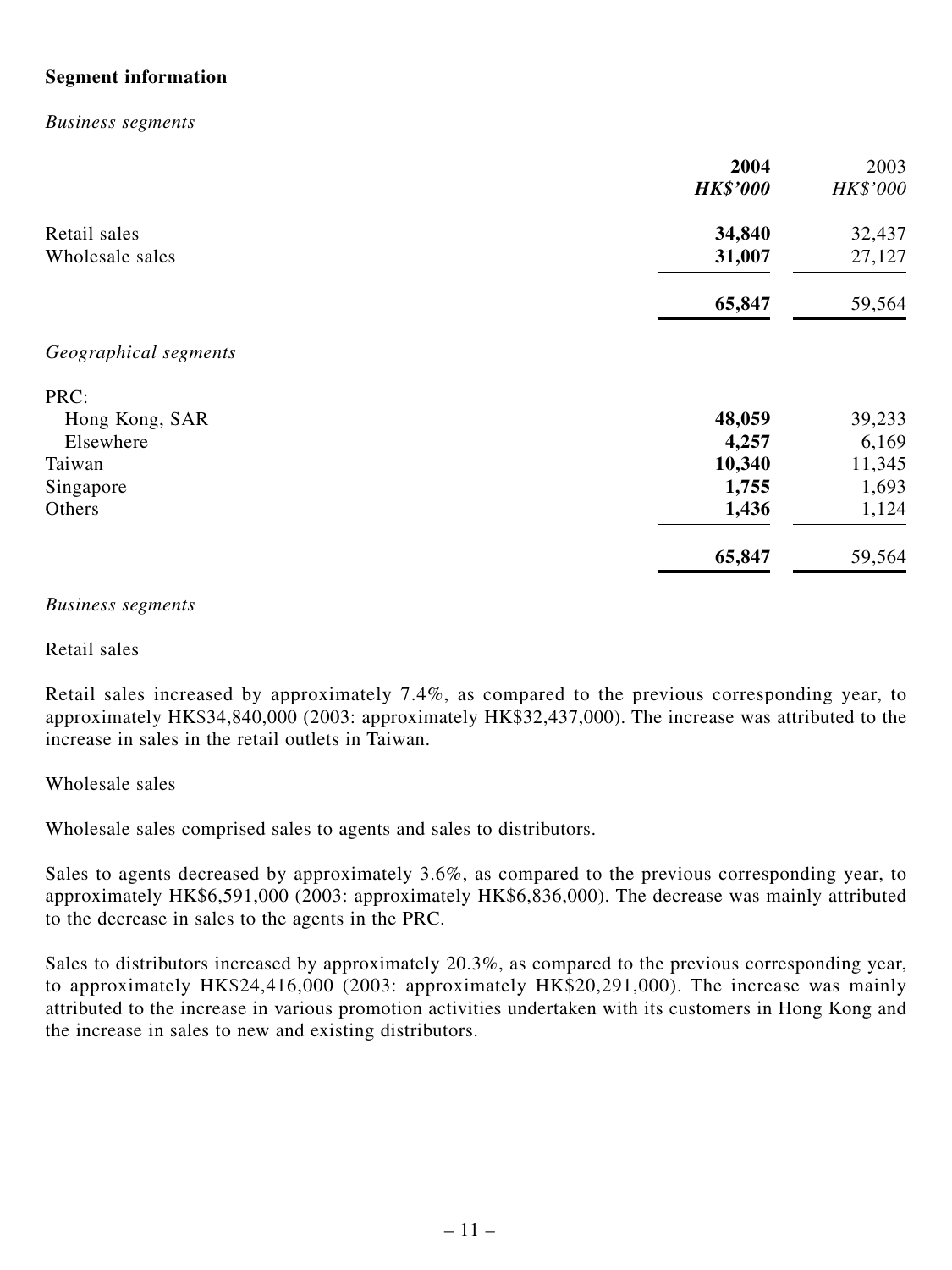## *Geographical segment*

For the year ended 31 March 2004, sales in Hong Kong, SAR increased by approximately 22.5% as compared to the previous corresponding year. The increase was mainly attributed to the increase in sales from various promotion activities undertaken with its customers in Hong Kong.

For the year ended 31 March 2004, sales to elsewhere in the PRC decreased by approximately 31% as compared to the previous corresponding year. The decrease was mainly attributed to the decrease in sales to the Group's agents in the PRC.

For the year ended 31 March 2004, sales to Taiwan decreased by approximately 8.9% as compared to the previous corresponding year. The decrease was mainly attributed to the decrease in sales to distributors in Taiwan.

For the year ended 31 March 2004, sales to Singapore increased by approximately 3.7% as compared to the previous corresponding year. The increase was attributed to the increase in sales to the Group's agent in Singapore.

For the year ended 31 March 2004, sales to other countries increased by approximately 27.8% as compared to the previous corresponding year. The increase was mainly attributed to the increase in orders from countries other than above.

Please refer to note 8 to the financial statements for details on business and geographical segments.

## **Future plans for material investments and expected source of funding**

Details for the Group's future plans for material investments or capital assets and their expected source of funding have been stated in the Prospectus under the sections headed "Statement of Business Objectives" and "Reasons for the Share Offer and the Use of Proceeds" respectively. Other than those disclosed thereon and under sections headed "Comparison of Business Objectives with Actual Business Progress" and "Use of Proceeds" in this results announcement, the Group did not have any other plans for material investments or capital assets.

## **Employees and remuneration policies**

As at 31 March 2004, the Group had 108 (2003: 87) employees, including Directors. Total staff costs (including Directors' emoluments) were approximately HK\$10,312,000 for the year ended 31 March 2004 (2003: approximately HK\$10,371,000). Remuneration is determined with reference to the market terms and the performance, qualification and experience of individual employee. Year-end bonus based on individual performance will be paid to employees as recognition of and reward for their contributions. Other benefits include contributions to statutory mandatory provident fund scheme to its employees in Hong Kong. To date, no share options have been granted to employees.

## **PROSPECTS**

With the influx of visitors from the People's Republic of China ("PRC") which brings with it a huge spending power, the Directors believe the strategy for the retail market is to capture the spending from these PRC consumers. As well as keeping on introducing new innovative designs and products frequently to keep up with the corporate image and maintain consumers' interests in the products of the Group, the Group will also continue to implement various promotion strategies to boast sales. On the wholesale side, the Group will continue to identify agents and distributors to target overseas and local markets.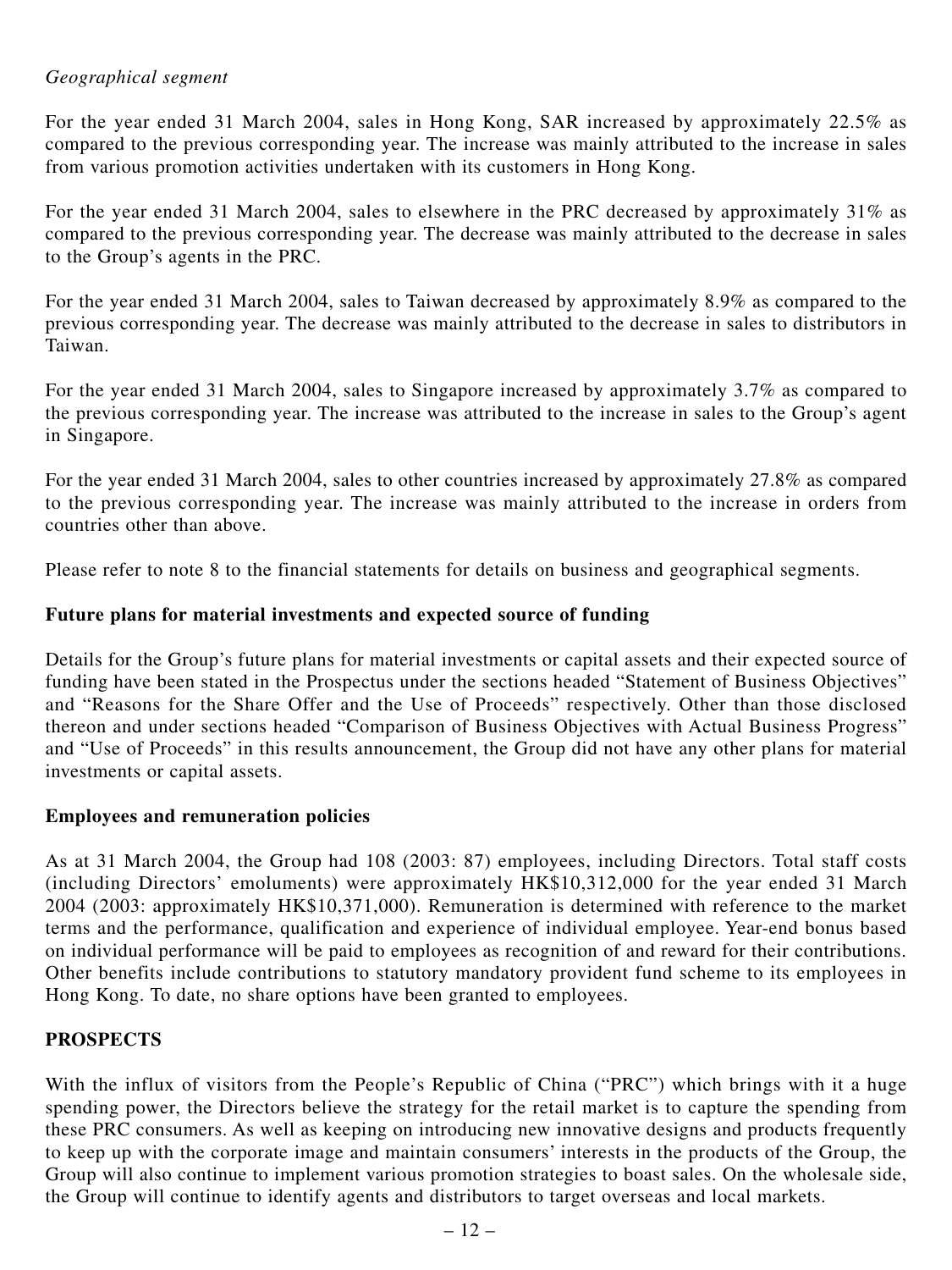## **COMPARISON OF BUSINESS OBJECTIVES WITH ACTUAL BUSINESS PROGRESS**

The following is a summary of the actual progress of the Group compared with the business objectives set out in the Prospectus for the period from 1 October 2003 to 31 March 2004 (the "Review Period")

| According to the business objectives as stated<br>in the Prospectus                                    | Actual business progress in the Review Period                                                                                                                                                                                                                                                                                                                                                                                                      |
|--------------------------------------------------------------------------------------------------------|----------------------------------------------------------------------------------------------------------------------------------------------------------------------------------------------------------------------------------------------------------------------------------------------------------------------------------------------------------------------------------------------------------------------------------------------------|
| <b>Sales and marketing:</b>                                                                            |                                                                                                                                                                                                                                                                                                                                                                                                                                                    |
| Open new retail outlets in Hong Kong and Taiwan                                                        | As at 31 March 2004, there were 10 retail outlets<br>in Hong Kong, which consisted of 5 retail shops<br>and 5 department store counters and 9 retail outlets<br>in Taiwan. No retail outlet was closed in Hong<br>Kong during the Review Period. 3 retails outlets<br>were closed in Taiwan during the Review Period<br>due to the expiry of leases. The Group is<br>continuing to identify new retail outlet premises<br>in Hong Kong and Taiwan. |
| Enter into partnerships with new agents in new areas                                                   | The Group continued on the lookout of potential<br>new agents in new areas and is finalising the<br>partnership agreement with the agent in Thailand.                                                                                                                                                                                                                                                                                              |
| <b>Conduct advertising campaigns:</b>                                                                  |                                                                                                                                                                                                                                                                                                                                                                                                                                                    |
| Billboards, advertisement on transportations, road<br>shows, participation in promotions, sponsorships | The Group continued to conduct advertising<br>campaigns such as bill boards and road shows and<br>participated in promotion activities with credit card<br>and discount card issuers and cinemas during the<br>Review Period.                                                                                                                                                                                                                      |
| Increase the profile of FX CREATIONS members<br>club via advertisement and promotions                  | The Group continued to conduct advertisements<br>and promotion via posters and leaflets to increase<br>the profile of FX CREATIONS members club.                                                                                                                                                                                                                                                                                                   |
| Design and product development:                                                                        |                                                                                                                                                                                                                                                                                                                                                                                                                                                    |
| Develop new series and models for existing products                                                    | The Group continued to develop and introduce new<br>series and models for products under its existing<br>brandnames, including FX CREATIONS, USU<br>and Annvu, during the Review Period.                                                                                                                                                                                                                                                           |
| Develop professional office bags                                                                       | The Group continued to develop and introduce new<br>series and models of professional office bags under<br>the brandname FX CREATIONS during the<br>Review Period.                                                                                                                                                                                                                                                                                 |
| Develop apparel products with business partners<br>under the FX CREATIONS                              | The Group is in the process of identifying business<br>partners for the development of apparel products<br>under the FX CREATIONS brandname.                                                                                                                                                                                                                                                                                                       |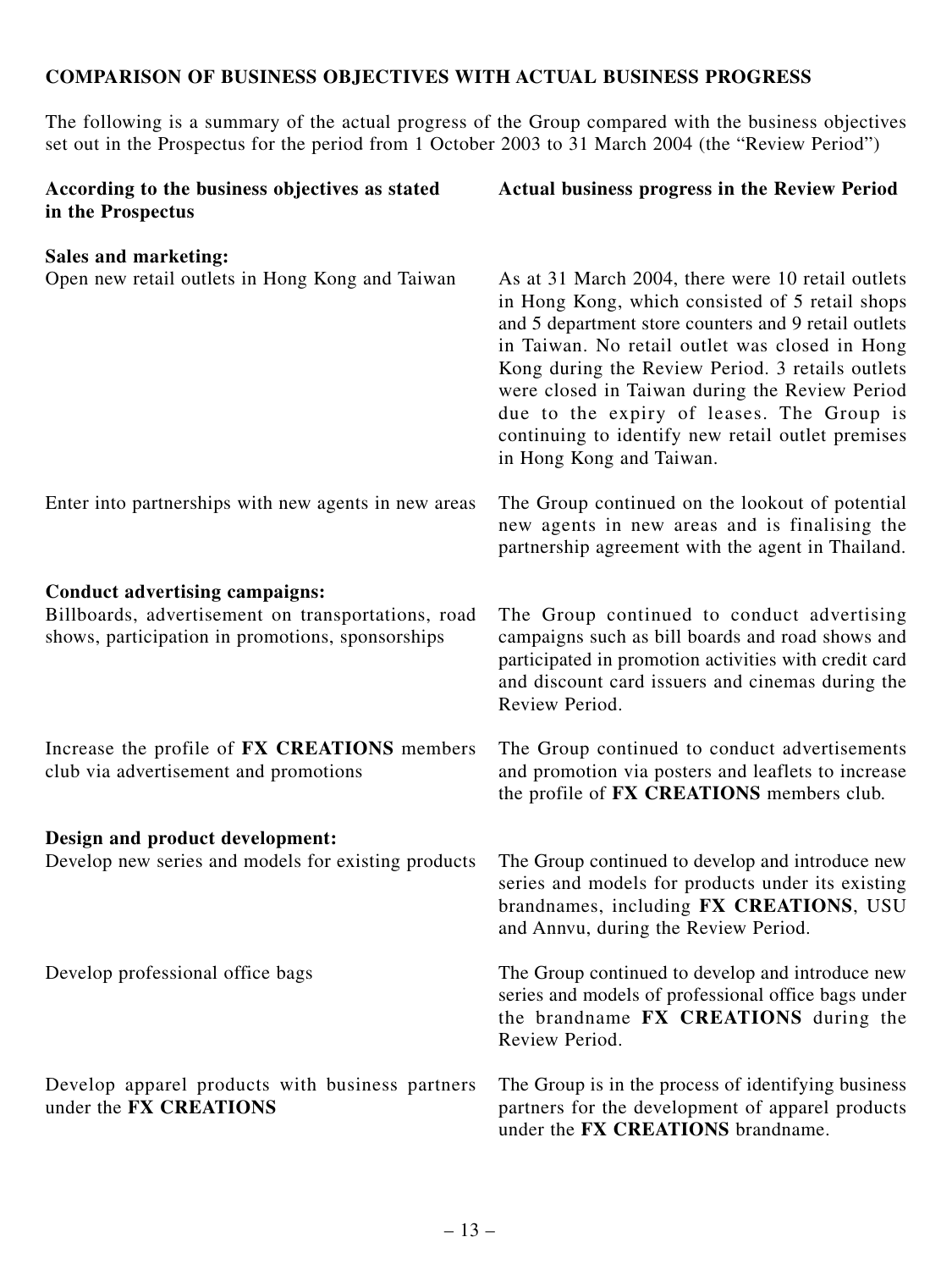| According to the business objectives as stated<br>in the Prospectus                | <b>Actual business progress in the Review Period</b>                                                                                                                                                                                                                                                                                                   |  |
|------------------------------------------------------------------------------------|--------------------------------------------------------------------------------------------------------------------------------------------------------------------------------------------------------------------------------------------------------------------------------------------------------------------------------------------------------|--|
| Develop footwear with business partners under the<br><b>FX CREATIONS</b> brandname | The Group is in the process of identifying business<br>partners for the development of footwear under<br>the FX CREATIONS brandname.                                                                                                                                                                                                                   |  |
| <b>Geographical expansion:</b><br>Negotiate and sign up new sole agents in Japan   | The Group has not signed its sole agency<br>agreement with its authorized distributors in Japan<br>as the terms of the agreement have not been<br>reached. The Group intends to postpone the signing<br>of the sole agency arrangement to before 30<br>September 2004 in order to provide more time for<br>the market of the Group's products to grow. |  |
| Negotiate and sign up new agents in USA                                            | The Group is in the process of identifying potential<br>agents in the USA. No agreement was signed<br>during the Review Period.                                                                                                                                                                                                                        |  |
| Negotiate and sign up new agents in Europe                                         | The Group signed an agency agreement with an<br>agent in the United Kingdom in the first half of<br>the financial year. The Group is continuing to<br>identify other potential new agents in Europe.                                                                                                                                                   |  |
| Negotiate and sign up new agents in Macau                                          | The Group is in the process of identifying potential<br>agents in Macau. No agreement was signed during<br>the Review Period.                                                                                                                                                                                                                          |  |
| Negotiate and sign up new agents in Thailand                                       | The Group is finalising its agreement with the<br>agent in Thailand.                                                                                                                                                                                                                                                                                   |  |
| Negotiate and sign up new agents in Philippines                                    | The Group is in the process of identifying potential<br>agents in Philippines. No agreement was signed<br>during the Review Period.                                                                                                                                                                                                                    |  |
| Negotiate and sign up new agents in Indonesia                                      | The Group has engaged the Singapore agent to<br>cover the Indonesian market, as such, no agent<br>will be engaged in Indonesia.                                                                                                                                                                                                                        |  |
| Human resources development:                                                       |                                                                                                                                                                                                                                                                                                                                                        |  |
| Expand the marketing and retail sales team                                         | As at 31 March 2004, there are 48 staff in the<br>marketing and retail sales team (2003: 56).                                                                                                                                                                                                                                                          |  |
| Expand the product development and design team                                     | As at 31 March 2004, there are 6 staff in the<br>product development and design team (2003: 6).                                                                                                                                                                                                                                                        |  |
| Expand the production and quality control team                                     | As at 31 March 2004, there are 41 staff in the<br>production and quality control team (2003: 13).                                                                                                                                                                                                                                                      |  |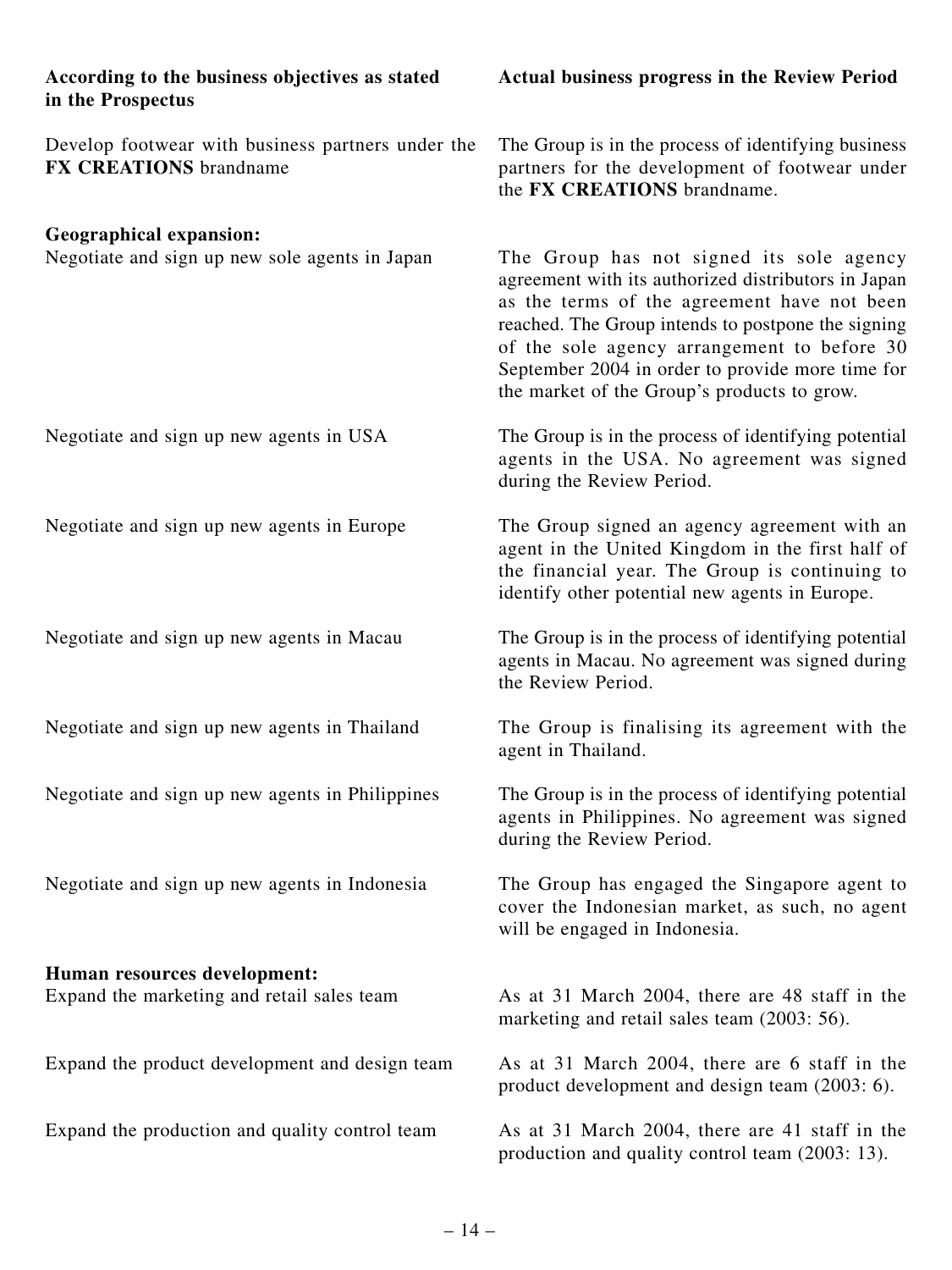| According to the business objectives as stated<br>in the Prospectus               | Actual business progress in the Review Period                                                                                                                                                                                                                                                           |
|-----------------------------------------------------------------------------------|---------------------------------------------------------------------------------------------------------------------------------------------------------------------------------------------------------------------------------------------------------------------------------------------------------|
| Implementation of training programmes to improve<br>the marketing skills of staff | The Group continued to implement various staff<br>training programs to improve the marketing skills<br>of front end staff.                                                                                                                                                                              |
| To recruit more experienced management staff                                      | The Group continued to look for appropriate<br>experienced management staff to join in the<br>expansion of operations. During the Review<br>Period, there was no change in management team.                                                                                                             |
| <b>Production:</b><br>Set up own production facilities in China                   | The Group established its own manufacturing<br>capacity through a processing agent in the PRC in<br>the previous year. During the Review Period, the<br>Group continued to look for suitable machinery<br>and production facilities for acquisition in order<br>to increase its manufacturing capacity. |

#### **USE OF PROCEEDS**

The shares of the Company were listed on GEM by way of placing and public offer on 21 May 2002. The net proceeds from such placement and public offer after deduction of the related expenses were approximately HK\$12,800,000.

During the period from 3 May 2002 (Latest Practicable Date as defined in the Prospectus) to 31 March 2004, the Group has applied the net proceeds from the placing of shares as follows:

|                               | <b>Proposed</b><br>HK\$'000 | Actual<br><b>HK\$'000</b> |
|-------------------------------|-----------------------------|---------------------------|
| Opening of new retail outlets | 1,500                       | 1,500                     |
| Marketing and promotion       | 800                         | 800                       |
| Production facilities         | 10,100                      | 10,100                    |
| Geographical expansion        | 400                         | 400                       |
| Total                         | 12,800                      | 12,800                    |

The net proceeds from the placement and public offer of approximately HK\$12,800,000 have all been applied as at 31 March 2004.

## **COMPLIANCE WITH RULES 5.34 TO 5.45 OF THE GEM LISTING RULES**

The Company has complied with the board practices and procedures as set out in Rules 5.34 to 5.45 of the GEM Listing Rules during the year.